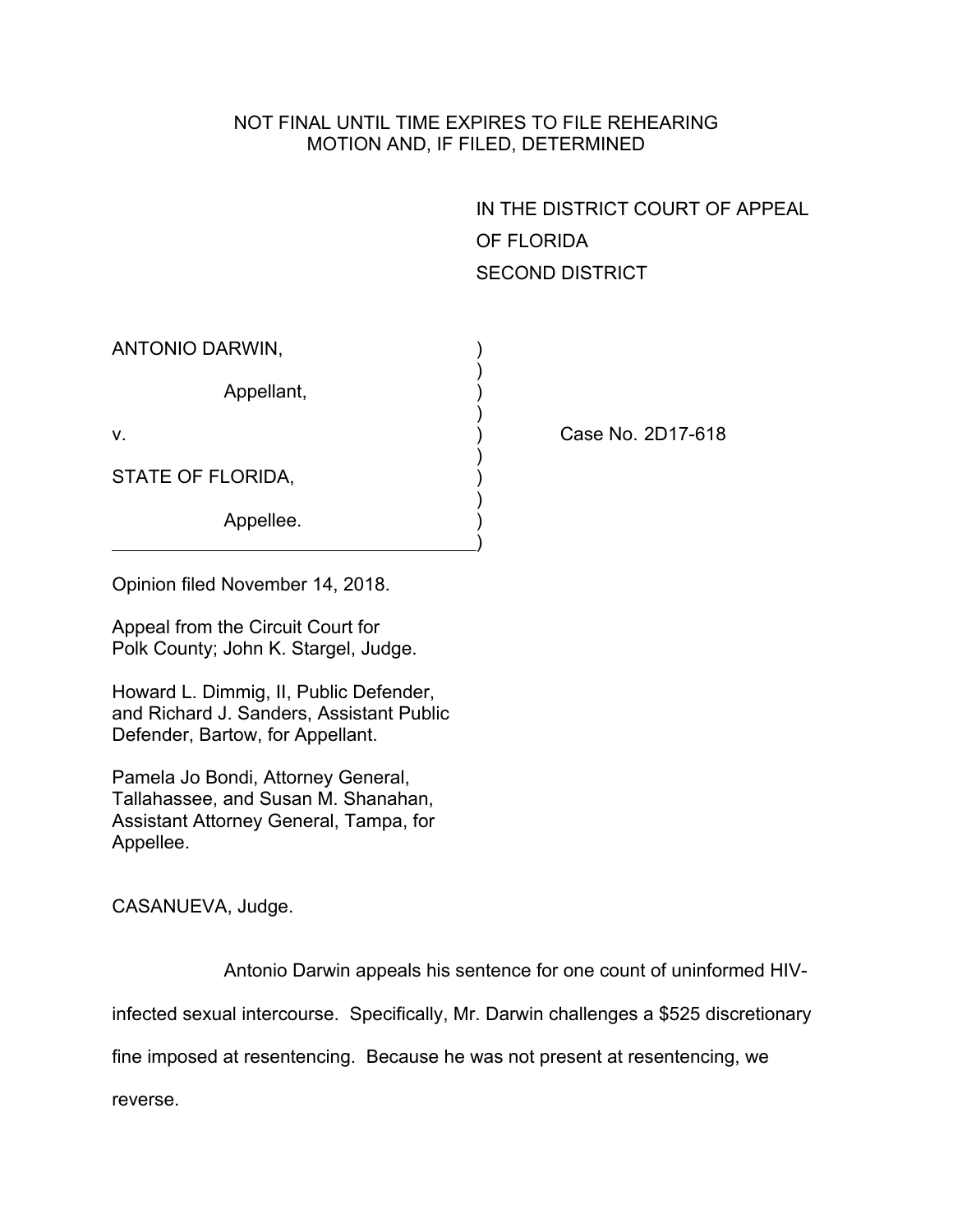Following his first sentencing hearing, Mr. Darwin filed a motion to correct sentence pursuant to Florida Rule of Criminal Procedure 3.800(b) arguing that a \$525 discretionary fine was improperly imposed because it was not orally pronounced. The State agreed that the fine should have been orally pronounced, $1$  and the trial court set the matter for a status conference during which it orally pronounced the \$525 fine and made no other changes to the original sentence. Mr. Darwin was not present for the resentencing and argues that the trial court erred by proceeding in his absence. We agree.

"A defendant has a right to be present at any sentencing proceeding except those that are purely ministerial in nature." Rivers v. State, 980 So. 2d 599, 600 (Fla. 2d DCA 2008); see also Jordan v. State, 143 So. 3d 335, 338 (Fla. 2014) (noting that this right has been extended to resentencing hearings). Where the trial court is merely conducting a ministerial act, the defendant's absence from the proceedings will be considered harmless error. Thompson v. State, 208 So. 3d 1183, 1187 (Fla. 3d DCA 2017). However, "a resentencing at which the trial judge has judicial discretion is not a ministerial act." Jordan, 143 So. 3d at 339; see also Acosta v. State, 46 So. 3d 1179, 1180 (Fla. 2d DCA 2010) ("[W]here the resentencing is within the trial court's discretion, the resentencing is not purely ministerial, and a defendant is entitled to be present at the hearing.").

Here, the trial court exercised discretion in orally pronouncing a discretionary fine at resentencing, the resentencing was not merely a ministerial act,

<sup>1</sup>See Osterhoudt v. State, 214 So. 3d 550, 551 (Fla. 2017) ("[W]e hold that trial courts must individually pronounce discretionary fees, costs, and fines during a sentencing hearing to comply with due process requirements.").